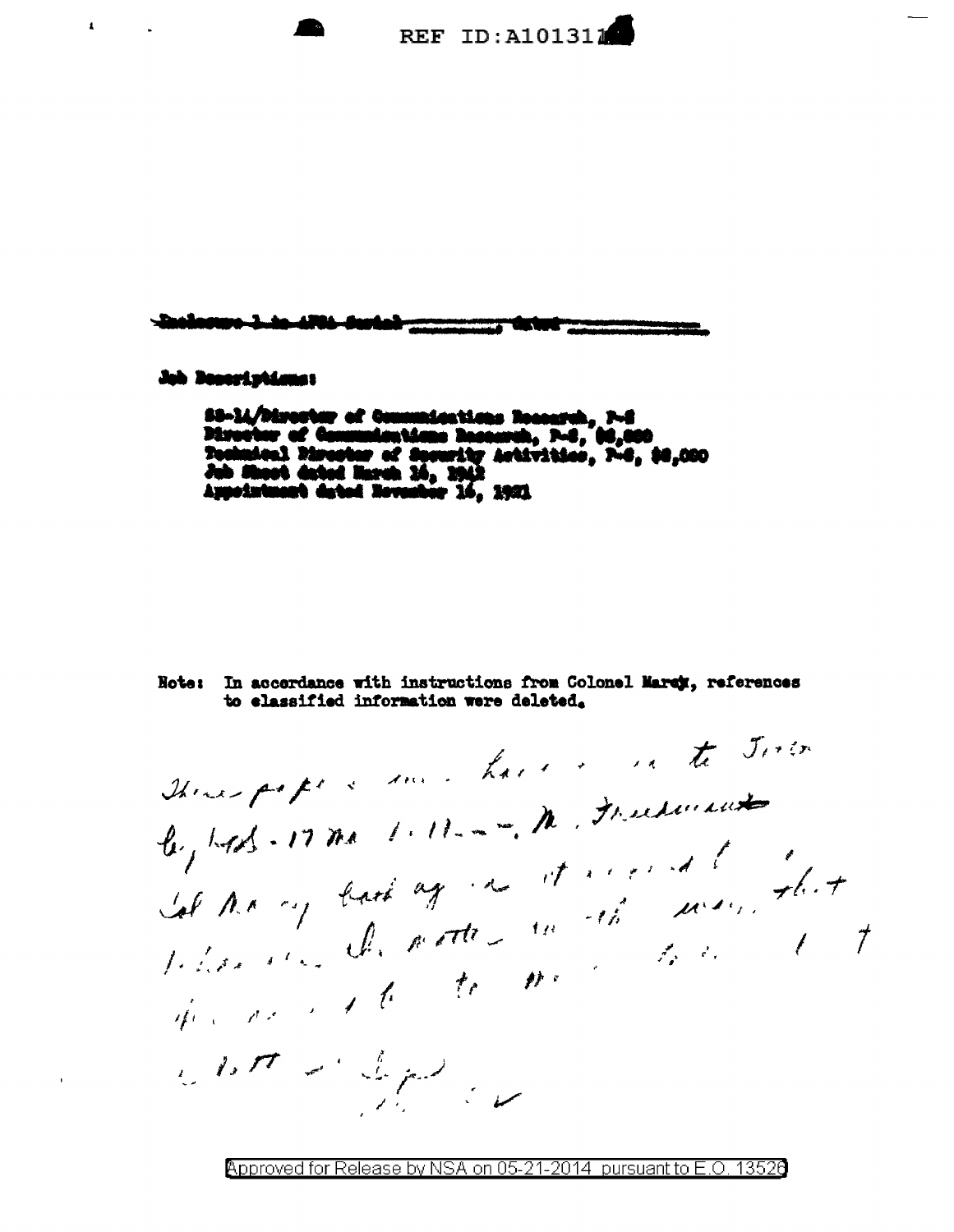## **REF ID: A101311**

-Increase 2 to AFSA Serial aftat T

Signal Corps Patent Board Minutes:

 $\frac{4\pi}{\sqrt{2}}\left(1-\frac{1}{2}\frac{d^2\theta}{d\theta}\right)$ 

Meeting No. 2, April 17, 1936<br>Meeting No. 3, May 26, 1936